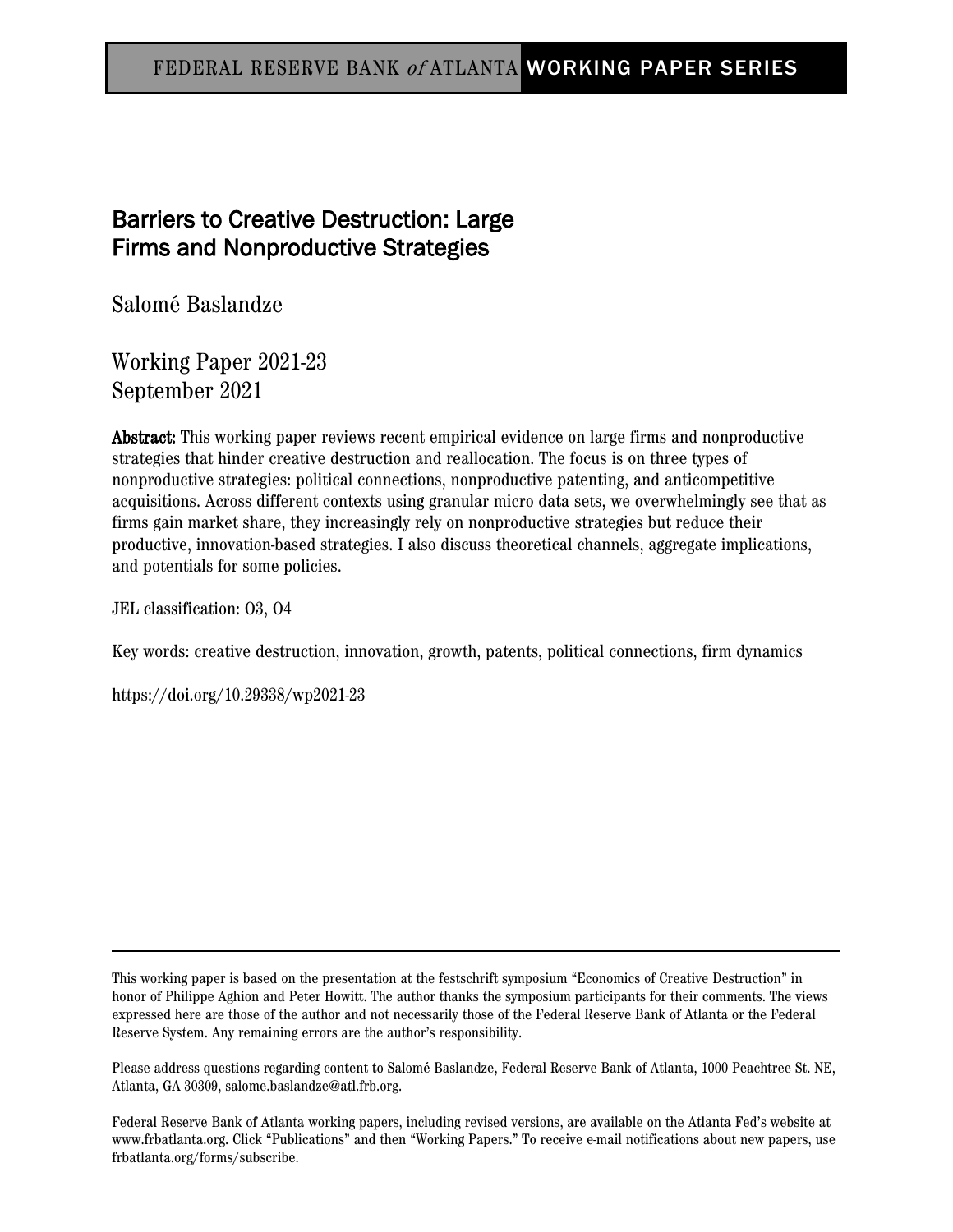# **1 Introduction**

A Schumpeterian notion of creative destruction [\(Schumpeter,](#page-19-0) [1942\)](#page-19-0), first formally introduced in growth theory by Philippe Aghion and Peter Howitt [\(Aghion and Howitt,](#page-15-0) [1992\)](#page-15-0), opens up the possibility for conflict over technologies to affect the growth process. Different firms resolve this conflict differently. Some firms may rely on productive strategies to help them win the market, while others rely on non-productive strategies that help them protect the existing market positions without innovating.

Productive strategies, such as innovation, let firms gain a competitive advantage through new or better-quality product offerings or more efficient ways of producing existing goods. These strategies create value to society by moving the technology frontier and advancing aggregate productivity growth. Non-productive strategies, such as the firms' reliance on political connections, non-productive patenting, or anti-competitive acquisitions, are often aimed to increase a firm's competitive advantage by blocking creative destruction and reallocating resources away from other firms. The focus of this chapter is on the firms' choice between these strategies. The allocation of firms' efforts between productive and non-productive strategies ultimately determines the economy's growth and aggregate welfare [\(Baumol,](#page-16-0) [1990;](#page-16-0) [Murphy et al.,](#page-19-1) [1991\)](#page-19-1).

Theoretically, it has been recognized that vested incumbents have incentives to hinder creative destruction. In the environments where firms can influence entry policies, [Krusell and Rios-Rull](#page-18-0) [\(1996\)](#page-18-0) and [Mukoyama and Popov](#page-18-1) [\(2014\)](#page-18-1) showed that incumbents make an effort to prevent the adoption of new technologies, ultimately lowering aggregate growth. In recent work, [Glode and Ordoñez](#page-17-0) [\(2021\)](#page-17-0) theoretically show that with the advancement of technologies, these rent-seeking activities actually may be even more fruitful, thus posing the possibility that rent-seeking might be on the rise.

Empirically, what are these non-productive strategies that preserve firms' market positions by lowering creative destruction? What are the characteristics of firms employing these strategies, how prevalent are they, and what are the aggregate implications?

Although anecdotal evidence and casual observations abound, detailed evidence using novel micro-level datasets, combined with insights from theory, is needed to speak to the nature and extent of non-productive strategies among firms. Identifying these strategies will help us make better policy recommendations and identify institutions amenable to strategic manipulation. This chapter reviews the recent evidence based on granular microdata that identifies various forms of firms' non-productive strategies and discusses its aggregate implications for innovation and creative destruction.

I focus on three types of non-productive strategies for which micro-level evidence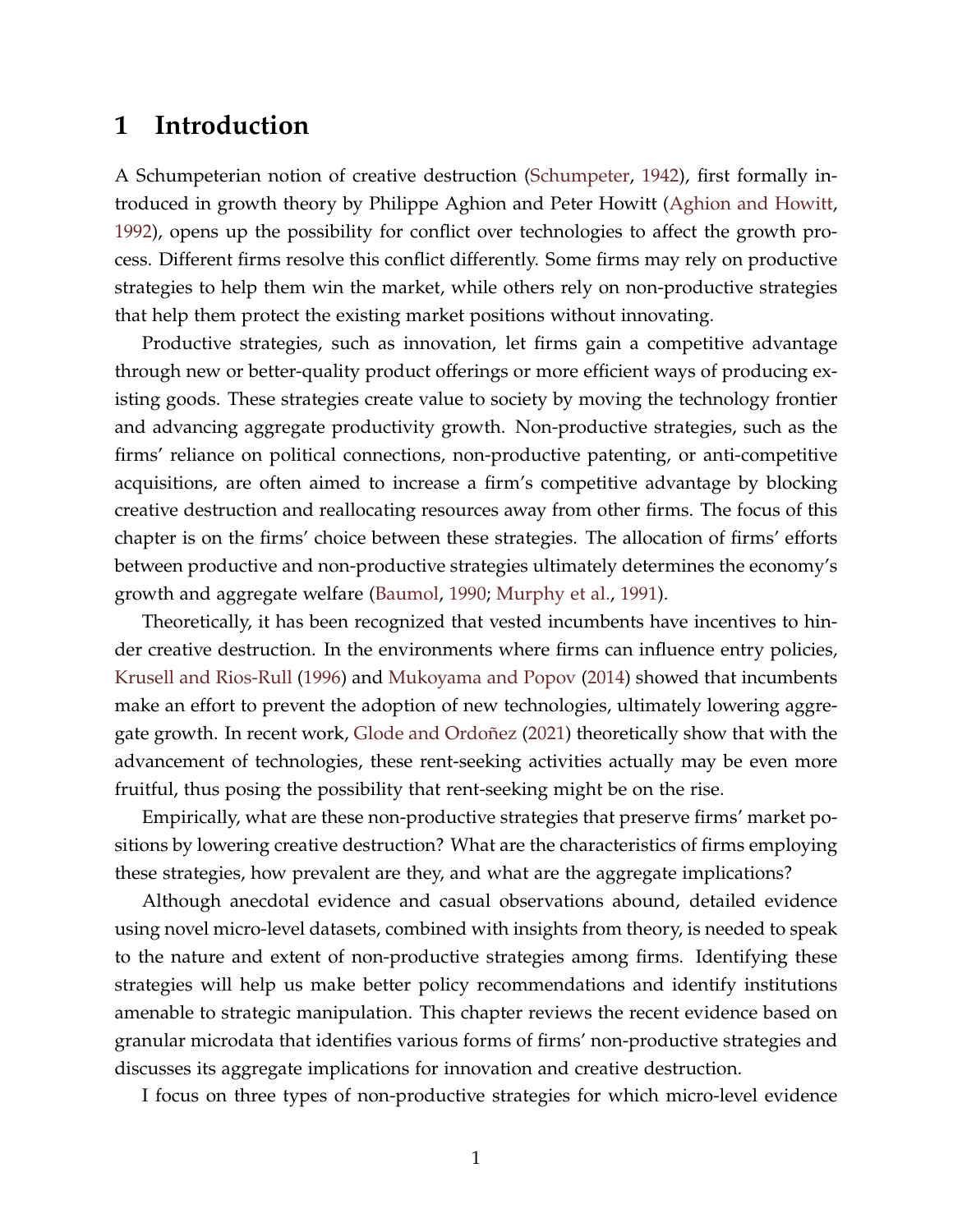is mounting: political connections, non-productive patenting, and anti-competitive acquisitions. Across different contexts [\(Akcigit et al.,](#page-16-1) [2018;](#page-16-1) [Argente et al.,](#page-16-2) [2020\)](#page-16-2), we overwhelmingly find that as firms gain market shares, they rely more on non-productive strategies but reduce their productive, innovation-based strategies.

This evidence can be easily understood through the lens of two classic effects in the economics literature: *Arrow's replacement* effect [\(Arrow,](#page-16-3) [1962\)](#page-16-3) and "preserving-themarket" effect similar to [Gilbert and Newbery](#page-17-1) [\(1982\)](#page-17-1). While market leaders have lower incentives for innovations, they have higher incentives to protect larger rents through non-productive strategies. It is essential to evaluate both static and dynamic effects from non-productive strategies to understand the aggregate implications of this evidence. Statically, some of these strategies may create value (e.g., through lowering certain market frictions or via static gains from reallocation). Still, dynamically, losses through lower creative destruction and innovation may be even more significant.

In addition to micro-level studies opening our eyes on empirical evidence, there is a need for quantitative structural evaluation of these findings for the macroeconomy, especially in light of recent trends on the increasing market power, slower business dynamism, and stagnating productivity growth [\(Decker et al.,](#page-17-2) [2016;](#page-17-2) [Autor et al.,](#page-16-4) [2020;](#page-16-4) [Gutiérrez and Philippon,](#page-18-2) [2017;](#page-18-2) [De Loecker et al.,](#page-18-3) [2020;](#page-18-3) [Akcigit and Ates,](#page-16-5) [2021\)](#page-16-5). Important works in this direction are discussed.

In the following sections, I review recent empirical evidence that, with unique microlevel datasets, is able to show the existence and prevalence of various non-productive strategies. I discuss the evidence on political connections, non-productive patenting, and anti-competitive acquisitions. After providing the micro evidence and theoretical intuition, I discuss existing quantitative macro studies that quantify related strategies and consider potential policy implications. I conclude by highlighting the areas for future research.

# **2 Large Firms, Political Connections, and Creative Destruction**

#### **2.1 Italy**

How do political connections help firms? What are the aggregate implications of political connections for the economy? It is challenging to answer these questions jointly because of the lack of systematic data on firms' connections at a large scale. By match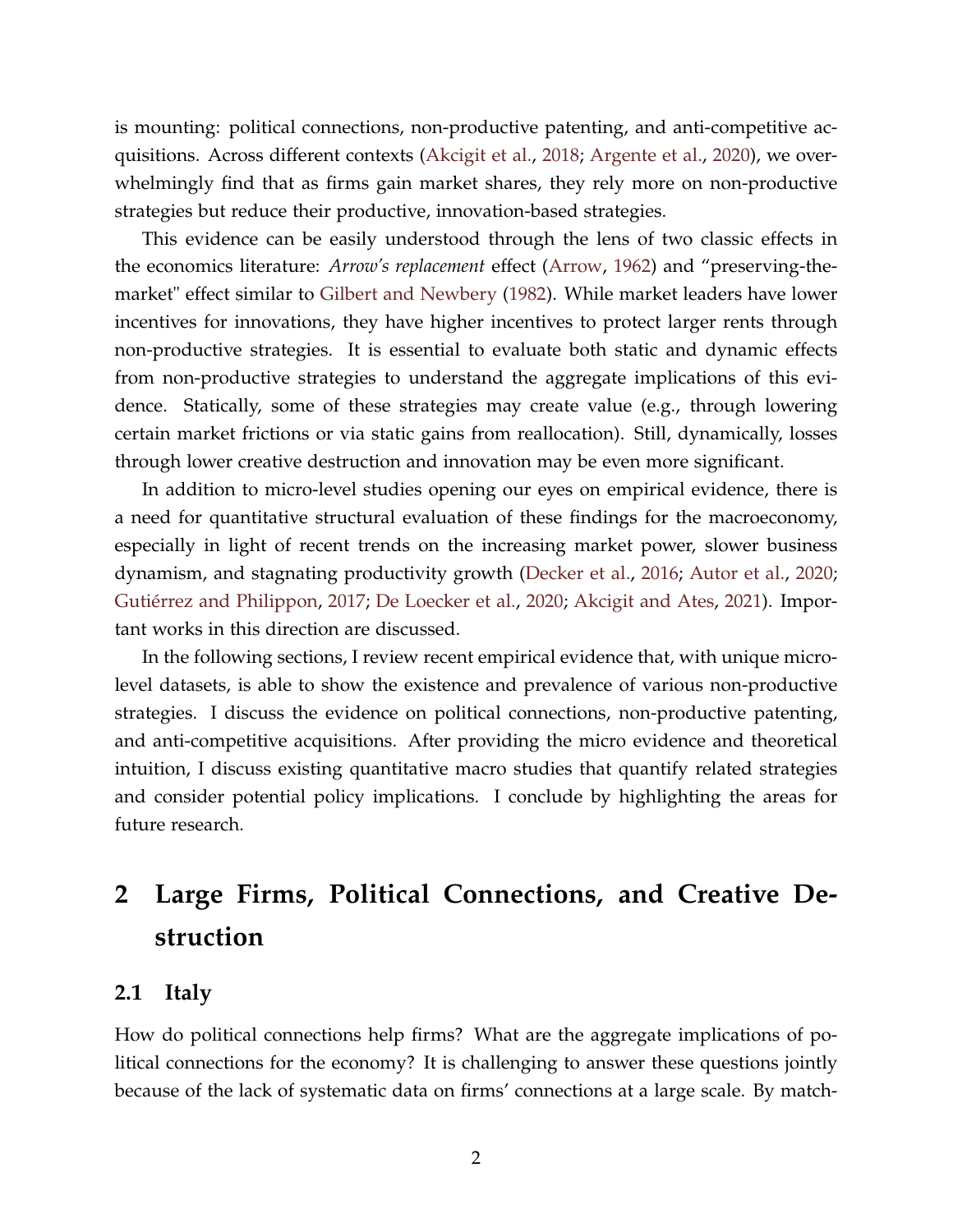ing multiple administrative data sources, a recent study by [Akcigit et al.](#page-16-1) [\(2018\)](#page-16-1) compiles the data set with direct measures of firm-level political connections for the whole private sector in Italy over multiple decades. The wealth of systematic microdata provides important lessons for the macro outcomes: the widespread connections of large incumbents set back incumbents' innovation efforts, create barriers to creative destruction, and, as a result, are detrimental for aggregate dynamics. I will discuss the findings of this study in more detail next.

*Data, measurement, and institutional context.* Directly measuring the connections between firms and politicians is a challenging task – many relationships are hard to track, exchange of favors is often not observed. The empirical literature has made considerable progress by findings ingenious ways to proxy for political connections in various contexts (see [Akcigit et al.](#page-16-1) [\(2018\)](#page-16-1) for an extensive literature review). The empirical approach we take in [Akcigit et al.](#page-16-1) [\(2018\)](#page-16-1) detects firm-level political connections using formal employment relationships between firms and local politicians in Italy. In Italy, local politicians serving at the municipal, provincial, or regional level can at the same time be employed in the private sector. By matching the universe of the employer-employee dataset from the social security records with the administrative registry of local politicians in Italy, we systematically track employment-based political connections at the firm level.

As a result, a firm is defined as politically connected at a point in time if the firm employs at least one local politician in that year. Local politicians in Italy hold various levels of legislative and executive positions: they are often the members of the local government councils but also may hold high-rank positions, such as mayors, provincial or regional presidents. Using data on politicians' party affiliation, politicians can also be categorized as majority/minority party or coalition members. Thanks to this heterogeneity in politicians' power, different levels of political connections can be defined. For example, the firm is defined as having a majority-level or high-rank connection if the firm employs a politician who belongs to the majority party or holds a high-rank position, respectively.

We match our firm-level data with firms' financial information and patent data, allowing us to evaluate multiple dimensions of firm performance. Our dataset spans the period 1985-2014 and tracks more than four million distinct firms and 500 thousand local politicians over time. We identify 449 thousand firm-year observations with political connections for 112 thousand unique firms. Across industries, on average, 5% of firms are connected, but they account for a third of employment.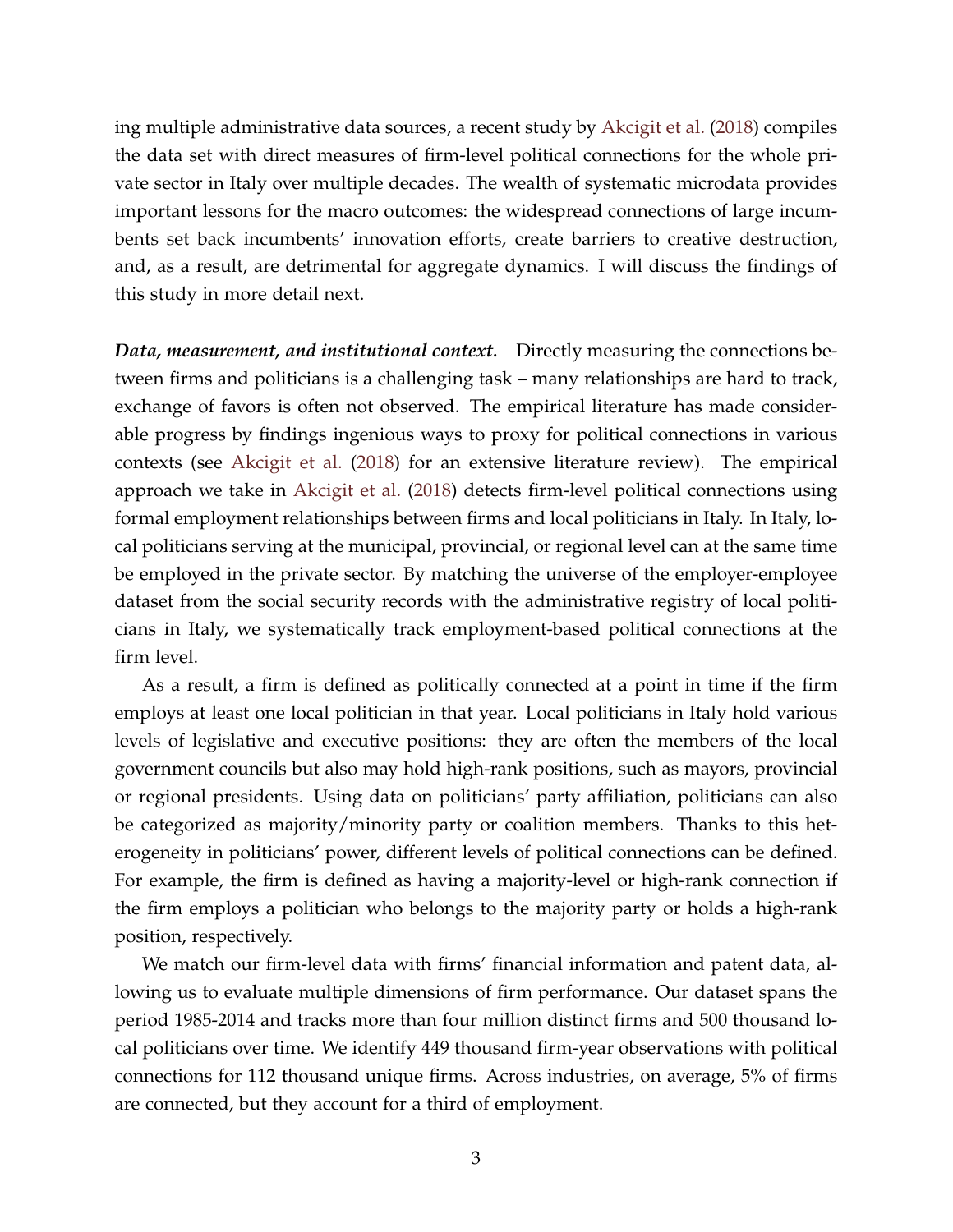How meaningful are connections with local politicians? Political connections identified using the employment of local politicians clearly capture just a subset of many possible links between firms and bureaucrats. For example, politicians at the national level are not in our data. However, higher-level connections at the firm level would presumably leave a paper trail in the form of connections we identify. In addition, due to Italy's decentralized government system (8,110 municipalities, 103 provinces, and 20 regions), local politicians hold substantial power, and connections with local politicians may go a long way in helping firms "grease the wheels of commerce". Among other things, local politicians administer most of the bureaucratic procedures faced by firms, oversee the issuance of permits or licenses, and provide local public goods and services.

Why does Italy provide a good context to study the micro and macro aspects of political connections? In addition to the opportunity to build the wealth of microdata with direct measures of political connections, we can link the insights we learn from microdata to important macro trends of the Italian economy over the past decades. The declining productivity growth and worsened business dynamism characterize many advanced economies in the past decades; however, the Italian experience has been particularly poor. To show this, Panel (a) in Figure [1](#page-5-0) plots the 3-year moving average growth rate of GDP per capita in Italy. Panel (b) plots the share of large firms (with more than 100 employees) connected with high-rank politicians. With a stark decline in growth rate, the economy saw a significant increase in large incumbents' reliance on political connections. Although these figures are suggestive, in [Akcigit et al.](#page-16-1) [\(2018\)](#page-16-1), we try to link these phenomena – political connections and negative aggregate dynamics – by delving into microdata analysis and guided by the theoretical insights from the economics of creative destruction and growth.

*Delving into microdata.* The analysis starts by exploring the firm-level data to gain insights into possible channels through which political connections affect firms and the aggregate economy. Political connections represent non-productive strategies if the firms use their connections for private gains without innovating or advancing productivity. Connections do not necessarily have to be non-productive if, for example, firms use the help of bureaucrats to bend certain regulations that hinder the entry and adoption of new products or services. A look into the firm's innovation, growth, and productivity dynamics when acquiring connections helps distinguish between political connections' productive and non-productive nature.

First off, we document reliance on innovation and political connections for firms with different market shares. We rank firms based on their employment shares in their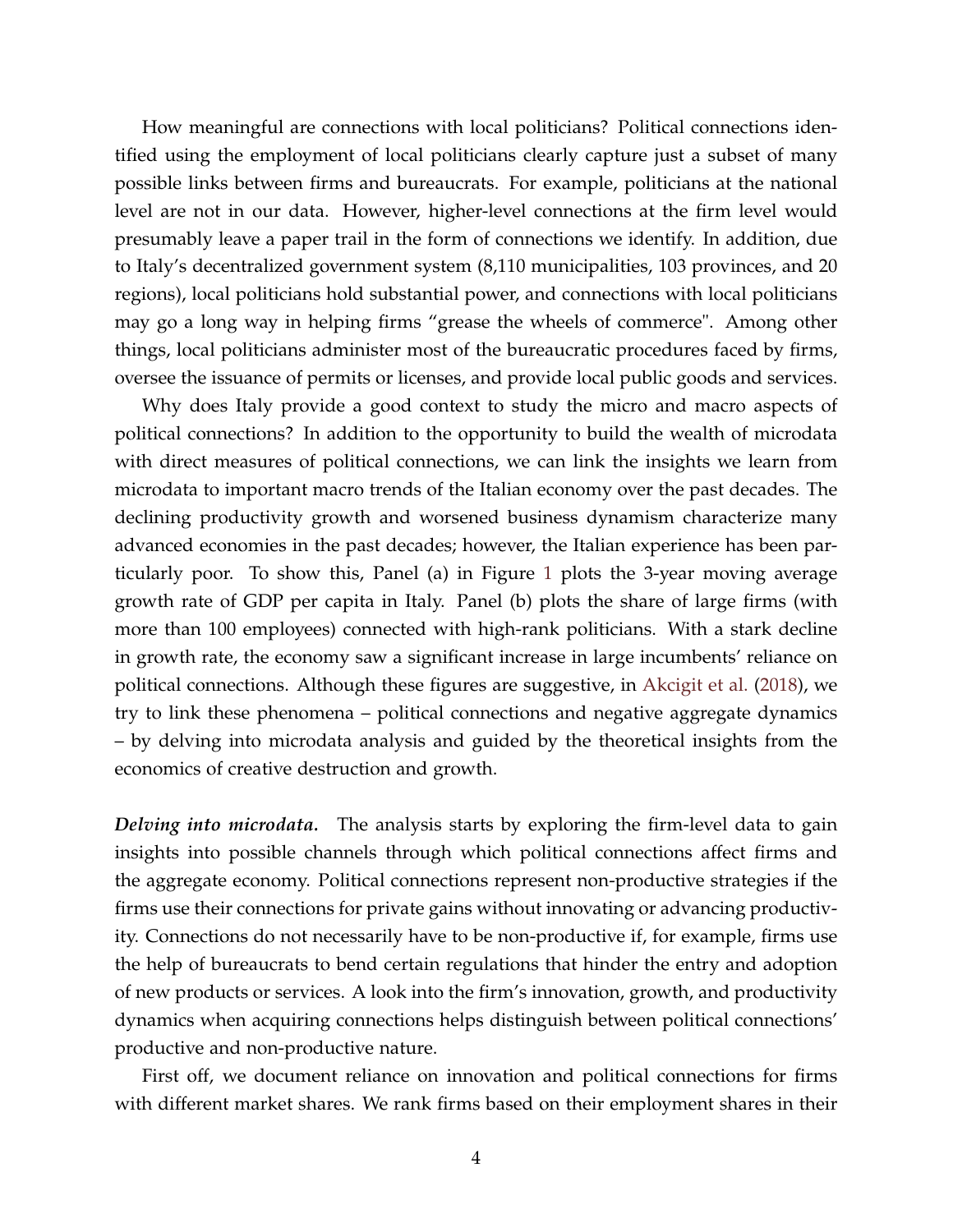<span id="page-5-0"></span>



Notes: Panel (a) plots a 3-year moving average of GDP per capita growth in Italy over time. Panel (b) is taken from [Akcigit et al.](#page-16-1) [\(2018\)](#page-16-1) and plots the average share of large firms across Italian industries that are connected with high-rank politicians. A large firm is defined as a firm with more than 100 workers. The firm is connected with a high-rank politician if it employs at least one worker who at the same time serves as a mayor, region/province president, vice-mayor or vice-president, or president/vice-president of a local government council.

respective industries and regions over time. The figure [2](#page-7-0) then plots for each rank the average innovation intensity – the number of patent applications over 100 white-collar workers, and the average connection intensity – the number of employed politicians over 100 white-collar workers, adjusted for industry, region, and year fixed effects. We see that firms with larger market shares tend to rely less on innovation but turn to political connections more intensively. These patterns hold for various proxies of firm innovations, connectedness, and definitions of market shares. If these connections were productive, we would see the opposite picture, with connections and innovation efforts going hand in hand.

Moving forward, we see more evidence for the non-productive use of political connections by market leaders. We observe that although connections lead to firm growth in size, these connections do not lead to increased productivity of firms. Using firmlevel OLS and fixed effect regressions and conditioning on other firm-level controls, the paper shows that moving from no connection to connection is associated with a 1 to 4 percentage point increase in firms' growth in employment and value added, but, if anything, a small negative growth in firm's productivity, measured by labor productivity or TFP. This growth in size is temporary, and it is larger for firms connected with majority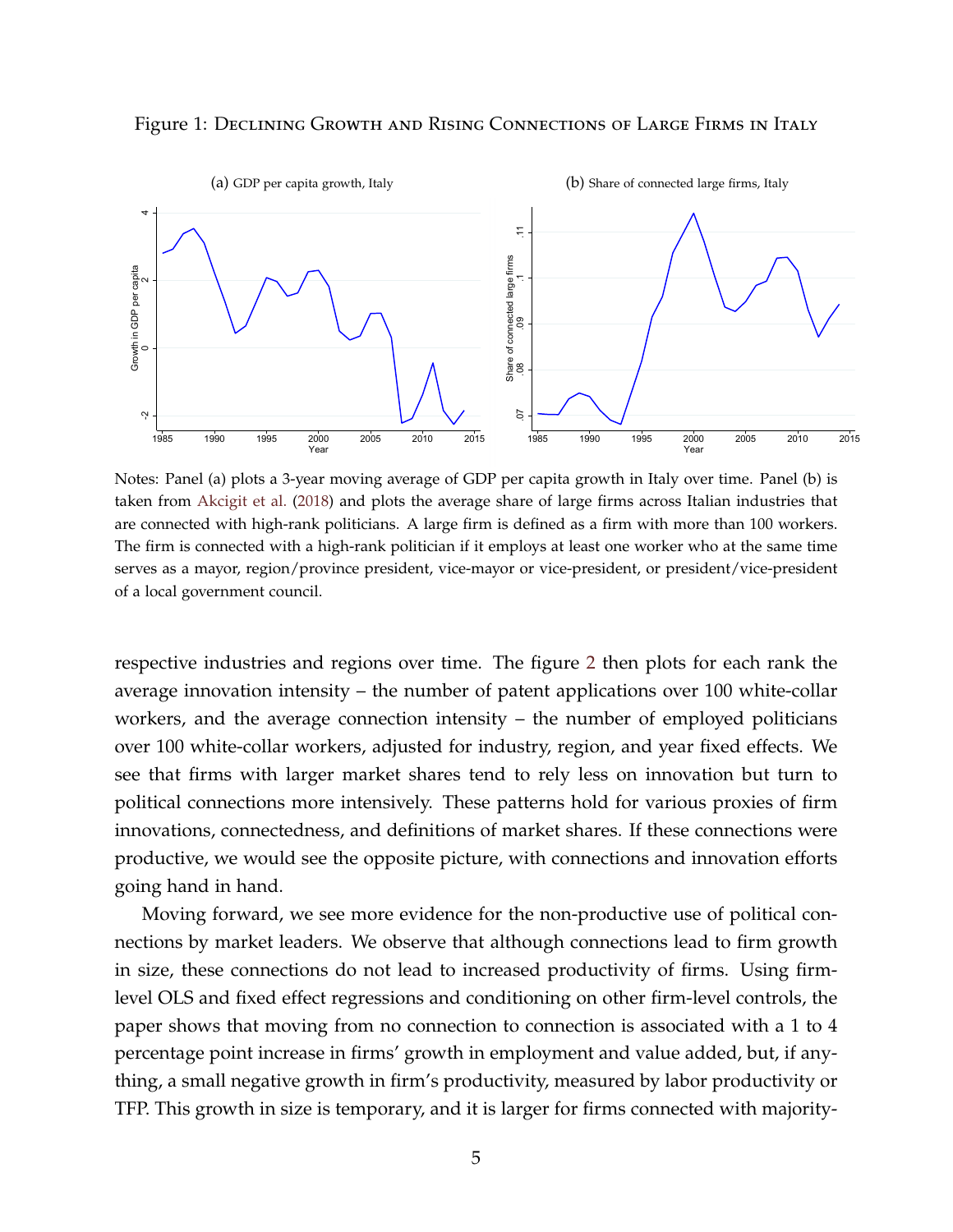level politicians. Firm-level connections are also associated with longer survival in the market, higher profits, but not higher expenses on intangibles or expanding patenting.

Although instructive, these firm-level correlations may be driven by other factors, making it hard to make causal statements. We exploit random variation caused by local elections decided on a thin margin to move forward with causal identification. In our regression discontinuity design (RDD), we compare post-election outcomes of firms that right before the election employ individuals who become majority or minority-party politicians. Since elections are decided on a thin margin ("by chance"), the identifying assumption is that the elections randomize treatment (winning) across ex-ante identical firms. Indeed, balancing tests shown in the paper support the assumption of randomization – winning and losing firms are ex-ante similar on many dimensions. However, the post-election outcomes of these firms differ. As before, firms connected with winning politicians relative to those whose politicians turned out in minority gain by growing in size, although not in productivity.

Although RDD gives us local treatment estimates specific to the narrow contexts of marginal elections, this design presents a credible identification exercise. Combined with our earlier firm-level estimates on the entire sample of firms, these exercises tell us one story: firms rely on political connections mainly for non-productive reasons, and this is particularly prevalent among large market leaders.

*Macro implications and channels.* The effects of non-productive strategies exploited by existing incumbents go beyond the private gains and can have dire consequences for aggregate firm and productivity dynamics. To see this, we first turn to the theory of creative destruction to which this volume is devoted. In [Akcigit et al.](#page-16-1) [\(2018\)](#page-16-1), we develop a simple theory of innovation, creative destruction, and growth, where firms choose both innovation and political connections. To model political connections, we adopt the most "innocuous" approach and introduce wedges to the firms' cost (e.g. [Restuccia and](#page-19-2) [Rogerson,](#page-19-2) [2008;](#page-19-2) [Hsieh and Klenow,](#page-18-4) [2009;](#page-18-4) [Garicano, Lelarge and Van Reenen,](#page-17-3) [2016\)](#page-17-3) to stand for market frictions that political connections could mitigate.

Our modeling choices are guided by empirical evidence. The model is consistent with the micro evidence discussed above and gives us insights into the macro implications of the micro behavior. As in standard [Aghion and Howitt](#page-15-0) [\(1992\)](#page-15-0), it is entrants who have incentives for innovation, not incumbents. However, on the contrary, large incumbents are more likely to get politically connected: for them, the gains from reducing wedges outweigh the costs of connections. These dynamics result in large firms' relying less on innovation but more on political connections. As in the data, getting connected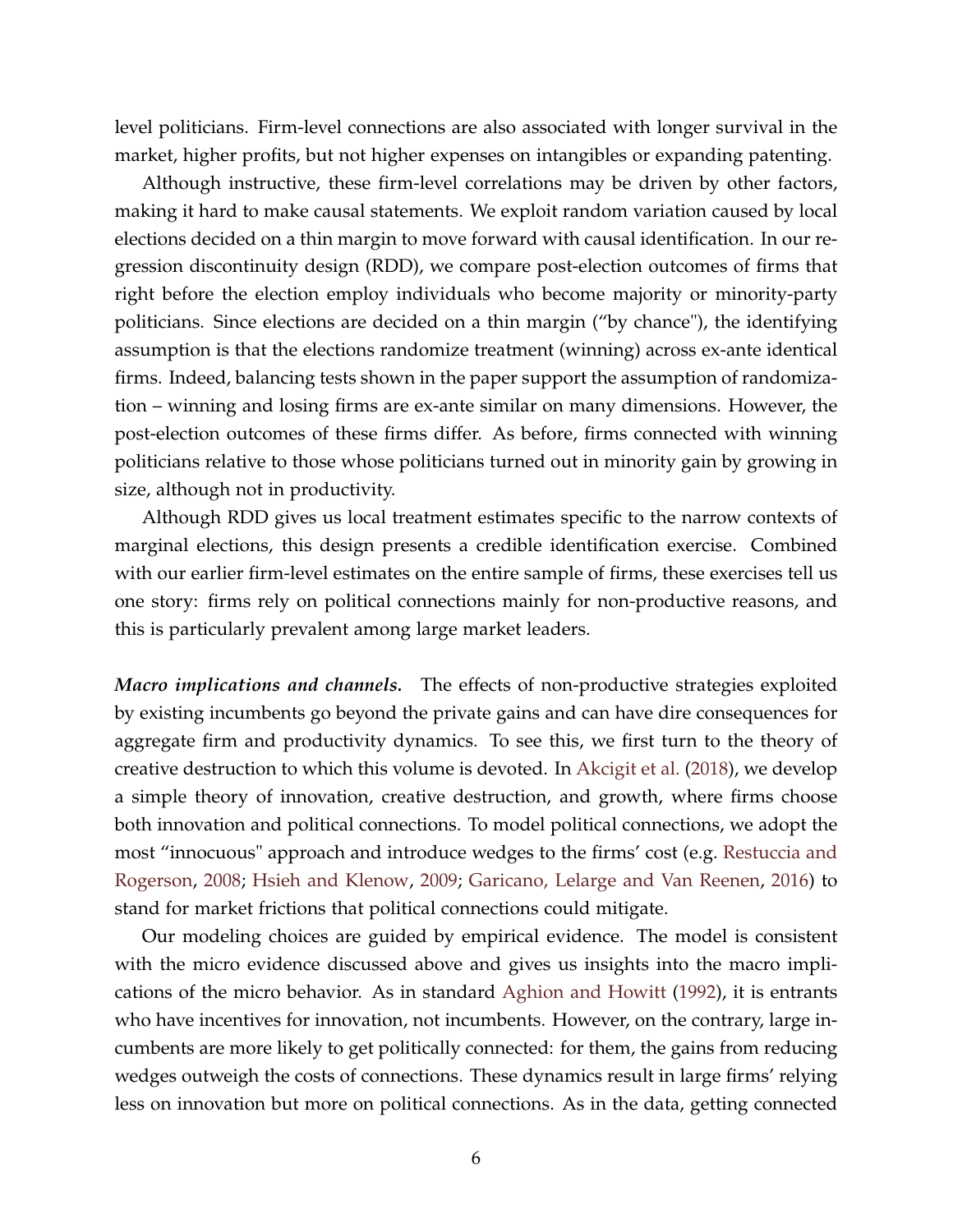<span id="page-7-0"></span>Figure 2: Innovation and Political Connections Intensity over Firm's Market Rank



Notes: The figure is reproduced from [Akcigit et al.](#page-16-1) [\(2018\)](#page-16-1). On the x-axis, firms are ranked based on the employment share in their industry  $\times$  region in a year. Hence, the market rank equal to one denotes market leaders. Orange triangles depict the average innovation intensity measured as the number of patent applications, normalized by firm size (100 white-collar workers). Blue circles denote connection intensity measured as the number of politicians employed in a firm, again normalized by firm size. Both outcome variables are adjusted for industry, region, and year fixed effects. The blue and orange lines depict regression lines from regressing connection and innovation intensities on market rank, controlling for industry, region, and year fixed effects.

is then associated with growing size due to reduced market frictions, but no positive effects on productivity.

We use the model to gain an understanding of the aggregate implications of political connections. The key is to understand how creative destruction works. In standard models, creative destruction occurs when new innovators improve on the existing incumbents' technologies. Better technologies outcompete the old ones. Not necessarily in this model. If current incumbents are politically connected and face lower wedges than non-connected entrants, this unequal distribution of wedges puts entrants at a disadvantage, effectively raising the bar for replacement through innovation. As a result, although connections are modeled "innocuous", political connections' non-productive and uneven nature leads to an aggregate decline in creative destruction, innovation, and ultimately growth.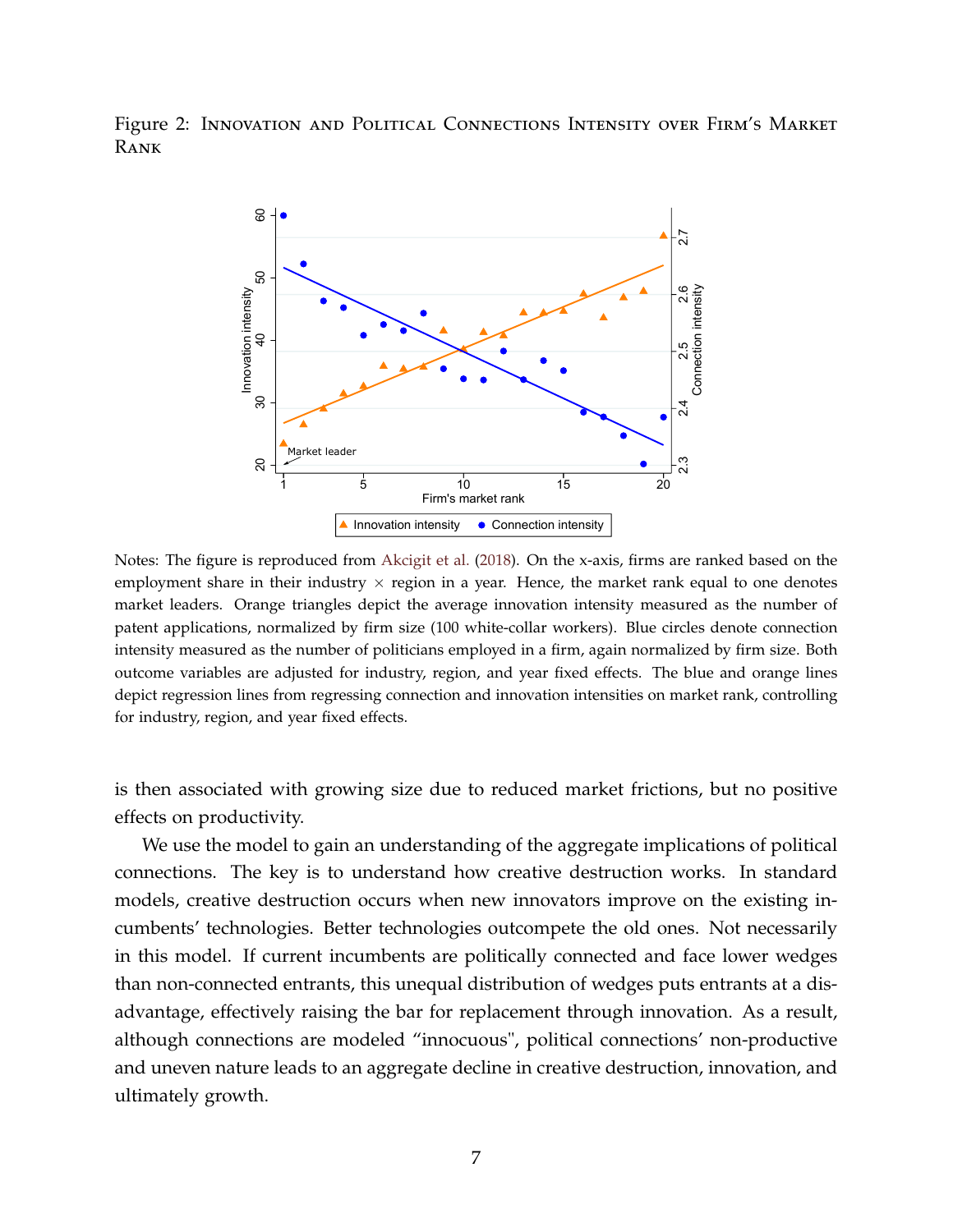In the paper, we turn to macro data to verify the aggregate implications of the model. Consistent with the theory, we find that political connections are linked with worse industry dynamics across different markets. Creative destruction and reallocation are lower in markets characterized by a big share of incumbents' connections.

What do these wedges in the model represent? In [Akcigit et al.](#page-16-1) [\(2018\)](#page-16-1), we show that government regulations and bureaucracy are the most relevant channels through which political connections transmit into poor performance of the economy. We see that incumbents in industries facing the largest burden of bureaucracy and regulations are more likely to be politically connected. The connected incumbents in these industries also benefit most from employing political connections. Hence, regulations and poor bureaucracy (which deteriorated over time in Italy, [Gratton et al.](#page-18-5) [\(2021\)](#page-18-5)) are a mediating channel through which political connections affect firm dynamics and growth.

#### **2.2 Other contexts**

Although the empirical setting in the paper applies to Italy, there are no reasons to think the findings and intuition from the model are specific to the Italian experience. I briefly review other recent evidence about political connections in the context of creative destruction (for a review of different aspects, see [Akcigit et al.](#page-16-1) [\(2018\)](#page-16-1)).

Across countries, [Comin and Hobijn](#page-17-4) [\(2009\)](#page-17-4) show that lobbying dampens the adoption of new technologies. It is especially the case when incumbents in the adopting country are vested in old technologies, which are close predecessors to new technologies. In a related strand of works, incumbent firms are shown to lever their political connections against foreign competition. In another chapter of this book (which also provides an excellent review of related literature), the authors show the evidence of lobbying used to deter foreign competition in response to the import shock in the U.S. [\(Bombardini et al.,](#page-17-5) [2021\)](#page-17-5). This lobbying is particularly pronounced among firms behind the technology frontier, again supporting that innovation and political connections go in opposite directions.

[Gutiérrez and Philippon](#page-18-6) [\(2019\)](#page-18-6) find the declining elasticity of entry to industry's median Tobin's Q over time in the U.S. That is, the firms enter less into industries where existing firms have larger market values. The authors' analysis shows that an increase in regulations and lobbying expenditures by firms in high-Q industries is likely a significant driver of this decline in the "free entry" since 2000. Consistent with this, [Bessen](#page-16-6) [\(2016\)](#page-16-6) also argues that political influence, in the form of lobbying and campaign contributions, and regulations are important factors in explaining rising corporate profits,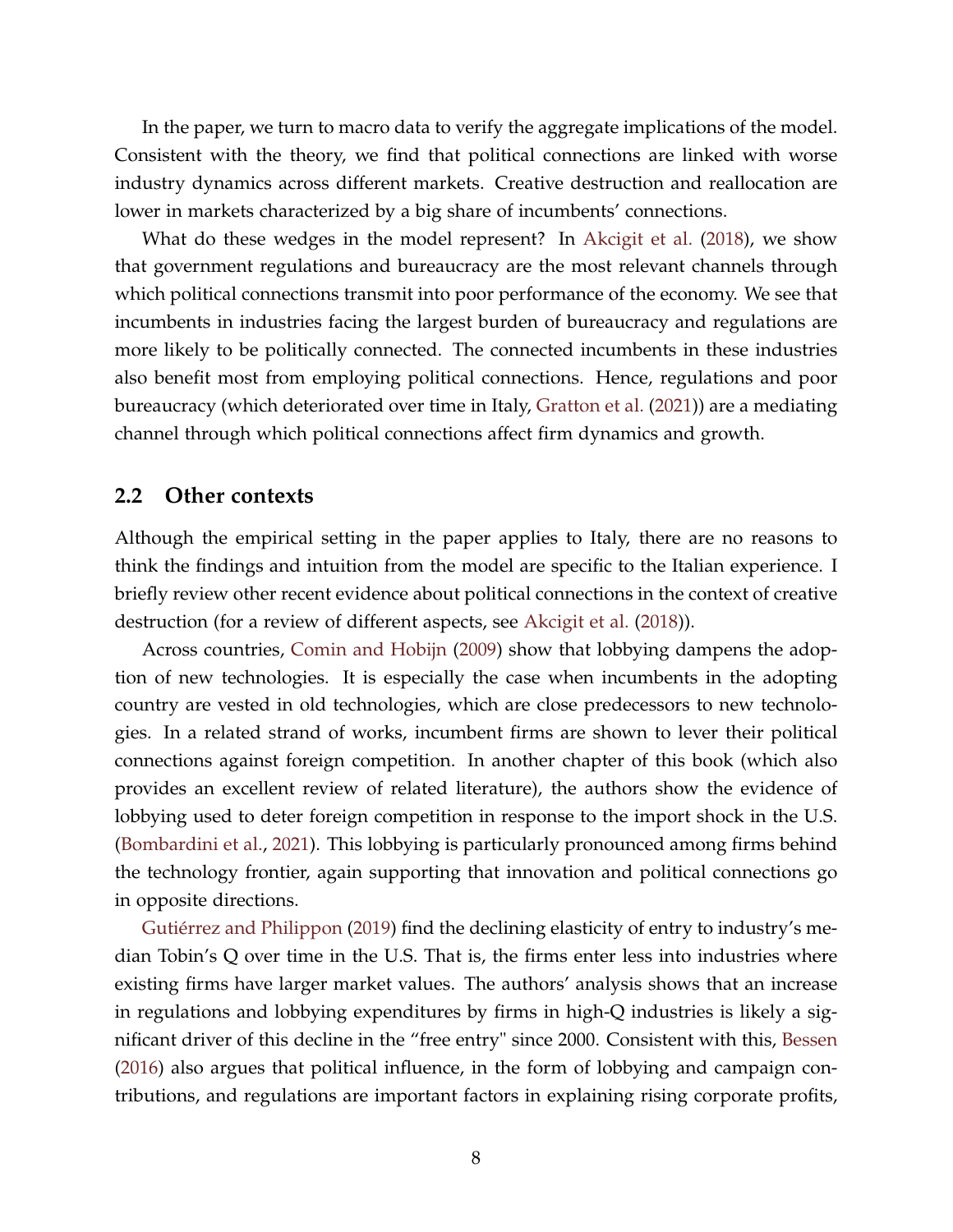especially since 2000.

## **3 Large Firms, Patenting, and Creative Destruction**

Incumbent firms rely on a range of other strategies to help maintain current market positions. One of them is patenting. As one of the widely used forms of intellectual property protection, patenting was instituted to reward and promote innovation and technological advances. As a result, patents have traditionally been associated with innovation. But is this still the case? Do patents still signal technological progress, or do we witness the rise of non-productive patenting that solely serves the role of protection?

The figure [3](#page-10-0) plots the aggregate trends in patenting and TFP growth in the U.S. In the left panel, I show the total number of patent applications in the U.S. On the right, I show a smooth 10-year trend in aggregate total factor productivity growth in the U.S. While patenting surged starting from the 80s, the TFP growth has been stalling. If patents signal innovation, why are these innovations not reflected in the aggregate statistics? It could be the case that we witness the changing nature of the innovation process, "low-hanging fruits" are grabbed, and "ideas are harder to find" [\(Jones,](#page-18-7) [2009;](#page-18-7) [Gordon,](#page-18-8) [2016;](#page-18-8) [Bloom et al.,](#page-17-6) [2020\)](#page-17-6). So, more patents would need to fuel the same increase in productivity. However, it could also be the case that more patents are non-productive – meant to reduce creative destruction but not to find their ways in actual innovations in the economy.

Indeed, the concerns over the strategic patenting and accumulation of patent thickets have grown over time [\(Cohen et al.,](#page-17-7) [2000;](#page-17-7) [Jaffe and Lerner,](#page-18-9) [2004;](#page-18-9) [Akcigit and Ates,](#page-16-7) [2019\)](#page-16-7). Nonetheless, the challenge in identifying whether patents are non-productive lies in the fact that it is hard to track innovations in the market, and patents are often our only way to proxy innovation and technological advances. Rich microdata and new ways of measuring innovation and patent content are needed to understand the nature of patenting and firms' non-productive strategies.

In a recent work in [Argente et al.](#page-16-2) [\(2020\)](#page-16-2), we attempt to do this. We focus on the empirical context of the consumer product goods (CPG) sector, where using the rich micro-level data, we can observe firms' innovations in the market and link them with firms' patents. Our data lets us disentangle productive from non-productive patents that are not associated with innovations in the marketplace. We find that patents of market leaders are often non-productive; hence they do not lead to new or better products in the market, but they are associated with reduced creative destruction in the product market. The following section will discuss the findings from this study in more detail.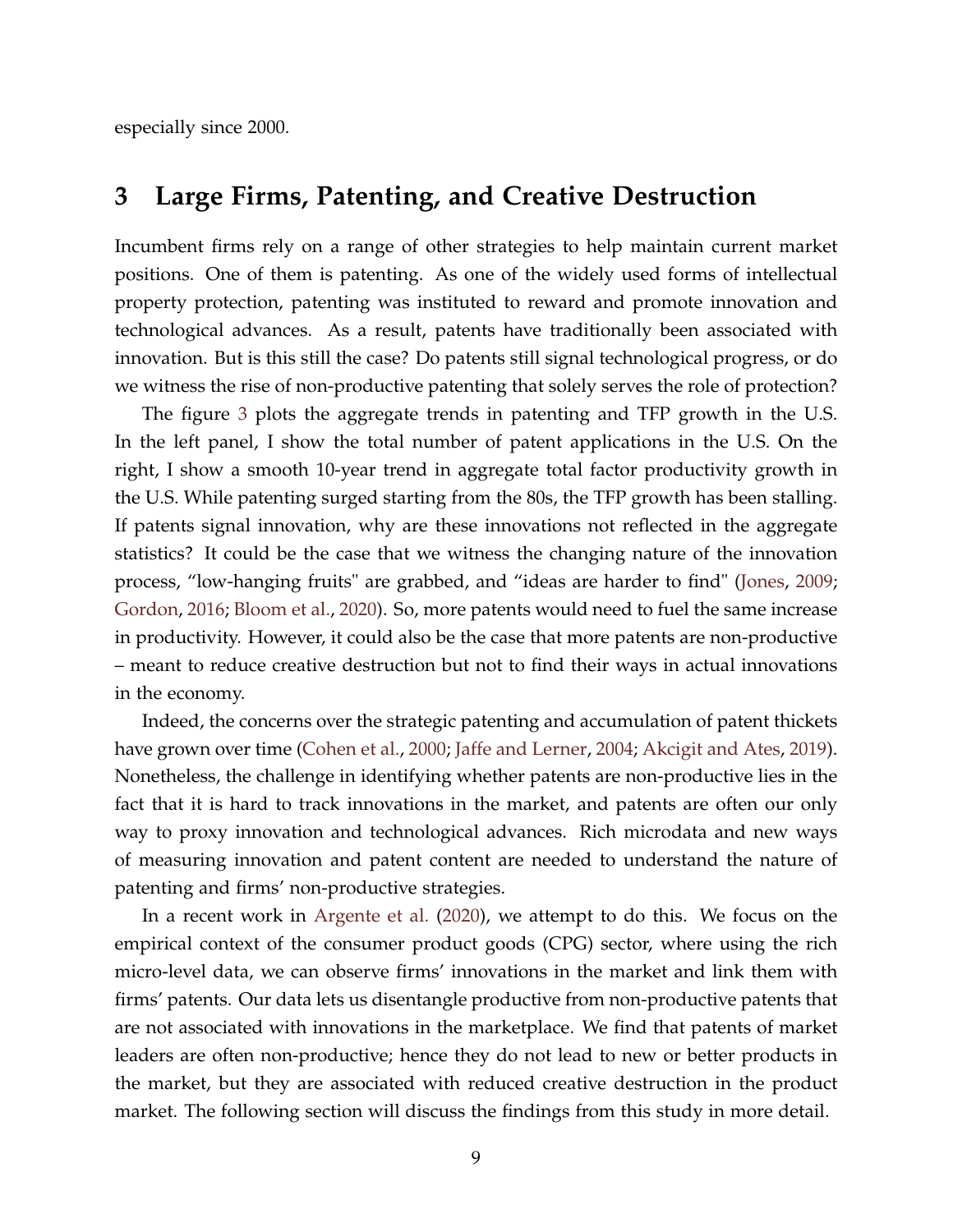

<span id="page-10-0"></span>

Notes: Panel (a) plots the log number of patent applications in USPTO. Source: "U.S. Patent Statistics Chart Calendar Years 1963 - 2020", USPTO. Panel (b) plots annualized 10-year TFP growth series from BLS Multifactor Productivity data and [Gordon](#page-18-10) [\(2015\)](#page-18-10). "2010s" represents the average for 2010-2014 for the Gordon series and 2010-2019 for BLS.

#### **3.1 Consumer Product Goods Sector**

*Data and Measurement.* There are two major demands on a data set that could help us identify non-productive patents. First, the data should contain information on the actual innovations – a product or process improvements in the market; and second, these innovations should be linked to patents. A simple idea then would be to identify productive patents as the ones reflected in the innovations in the market and non-productive patents as those not associated with innovations but deterring entry by competitors.

In [Argente et al.](#page-16-2) [\(2020\)](#page-16-2), we combine a rich scanner dataset on products from Nielsen Retail Measurement Services (RMS) with patent data from USPTO to meet these demands. Scanner-based datasets on products (barcodes) from grocery, drug, and generalmerchandise stores are gaining increased popularity in firm-level micro and macro studies [\(Hottman et al.,](#page-18-11) [2016;](#page-18-11) [Argente et al.,](#page-16-8) [2018\)](#page-16-8). The main advantage of this dataset is granular information on firms' product portfolios in the CPG sector and the nearuniversal coverage of the whole industry in the period 2006-2015. Using this information, we develop various measures of product innovation by firms.

Our measures of product innovation take into account the quantity and quality of new products introduced by firms. Using detailed product attributes and hedonic price regressions, we develop an index of novelty embedded in each new product on the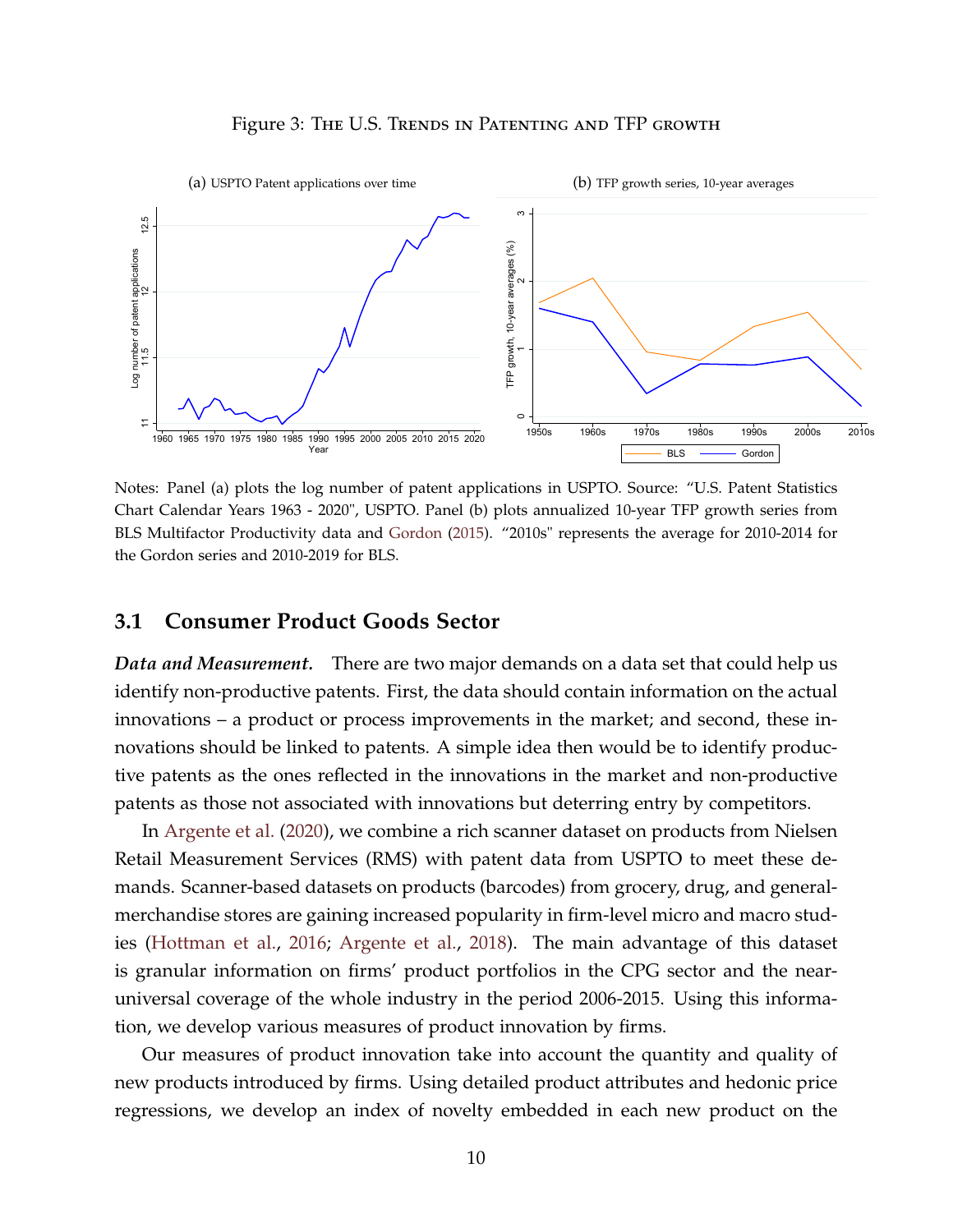market. Then, our preferred product innovation measure is the quality-adjusted product introduction – the number of new products weighted by their respective novelty index.

Next, we develop the matching between firms' patents and products. We study patent texts and product descriptions in our data and Wikipedia to inform us about the content of patents and products. Then, we match patents with product categories (a set of similar products) produced by firms using modern text analysis techniques. Since we cannot measure process innovation with our data, we also filter out those patents that are more likely related to the improvements in processes rather than innovations in the products.

As a result, we end up with the firm-level data with measures of firms' product innovation in various product categories and firms' patenting in those categories. Our data set covers up to 35 thousand firms in the CPG sector. These firms hold a total of one million patents, with the third of them relating to the sectors our data cover. Not surprisingly, the majority of product innovations in the data do not match to patents; hence these innovations would remain undetected with patent statistics.

*Delving into microdata.* With this rich data set at hand, the paper next explores patenting and innovation behavior of firms. First off, we document that firms applying for patents tend to introduce more and better products, primarily within one or two years after the patent was issued. Hence, *on average*, patents capture product innovation in the market.

However, we document an important heterogeneity in a patents-to-products relationship that is the key to understanding firms' use of non-productive strategies. We observe a disconnect between patenting and product innovation for firms as we move up the firm size distribution. Figure 4 is reproduced from [Argente et al.](#page-16-2) [\(2020\)](#page-16-2). Panel (a) shows the average quality-adjusted product introduction rate for firms in different firm size (sales) percentiles in product categories. As a firm's market share within a product category grows, its product innovation rate declines, with the market leader contributing proportionately least to the aggregate innovation introduced in the market.

Crucially, this decline in innovation efforts is accompanied by a disproportionate increase in patenting. Market leaders issue more patents per each new product introduced, even conditional on the size of innovation embedded in its new products: Panel (b) shows how the number of patent applications per quality-adjusted innovation increases with firm size within a narrowly defined product category. In the paper, we calculate the patents-to-innovation elasticity by firm size and find it to decline with the firm's market share in a product category.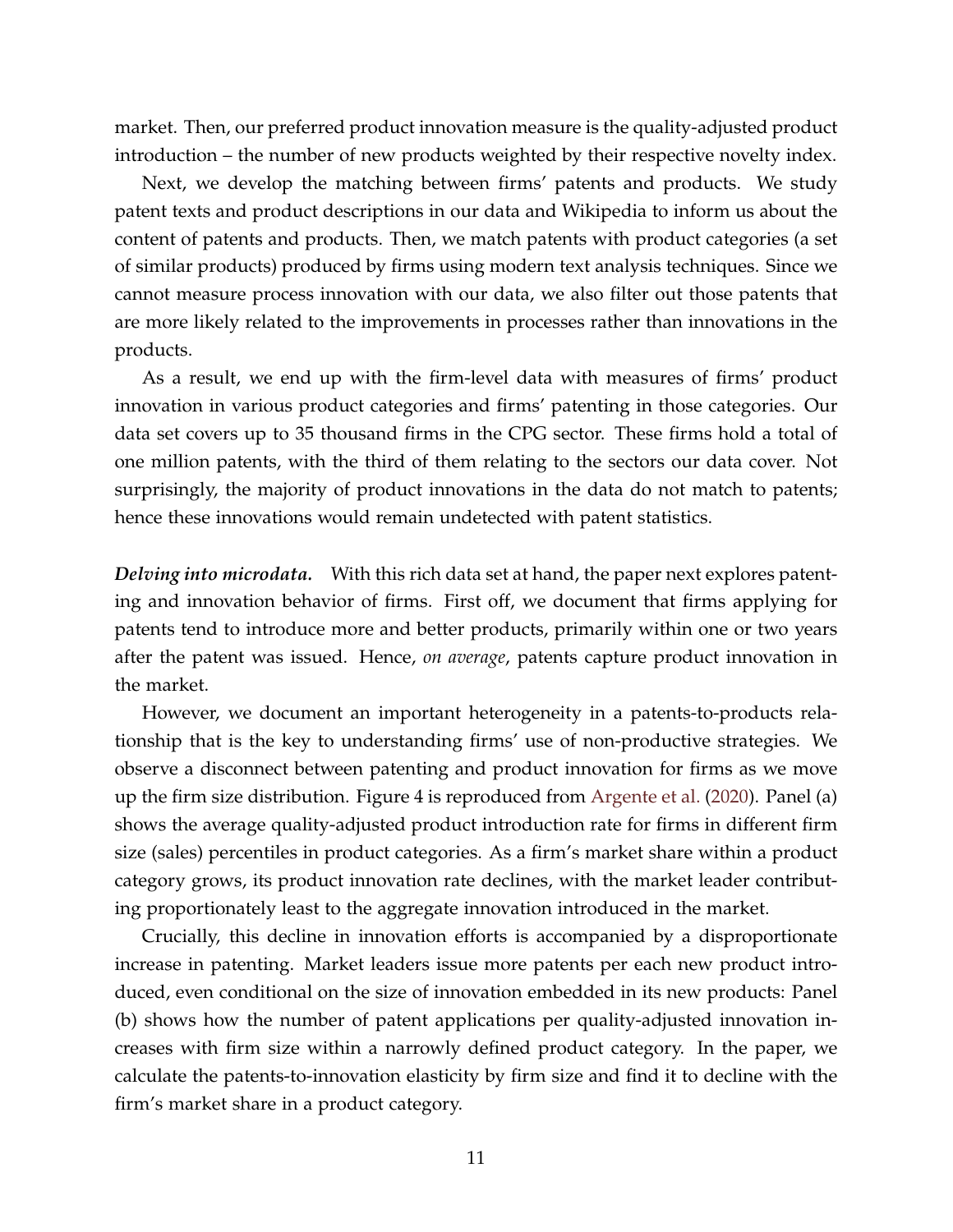#### Figure 4: Product Innovation and Patenting over Firm Size



Notes: Figures are reproduced from [Argente et al.](#page-16-2) [\(2020\)](#page-16-2). Panel (a) depicts the average quality-adjusted product introduction rate for firms in different size (sales) percentiles in the product category in a year. Panel (b) depicts the ratio of patent applications over quality-adjusted new products across the firm size percentile.

By itself, this trend in the increase in patenting without accompanying product innovation would not be worrying if, instead of new products, larger firms used their patents for other productive reasons, such as process and method improvements, patent sale and licensing, or experimentation and delayed product development. Exploring our data, we do not find evidence supporting these alternative uses of patents by larger firms.

Instead, the data suggest that the increased patenting of larger firms is non-productive and limits the entry of other competitors, preserving market shares of existing incumbents. Product introduction by other firms reduces in a product category where large incumbents file more patents. The same is not true if patent filers are the smaller firms. Consistent with this, we also observe that, conditional on quantity and quality of product introduction, large firms' patents come with a bigger revenue premium; that is, market leaders monetize their patents better.

*A theory of creative destruction with non-productive patenting.* A small extension of the theory of growth and creative destruction provides a natural intuition for the observed facts and helps us quantify the private value of a patent. In the model where innovation and patenting decisions are different choices, we see that the link between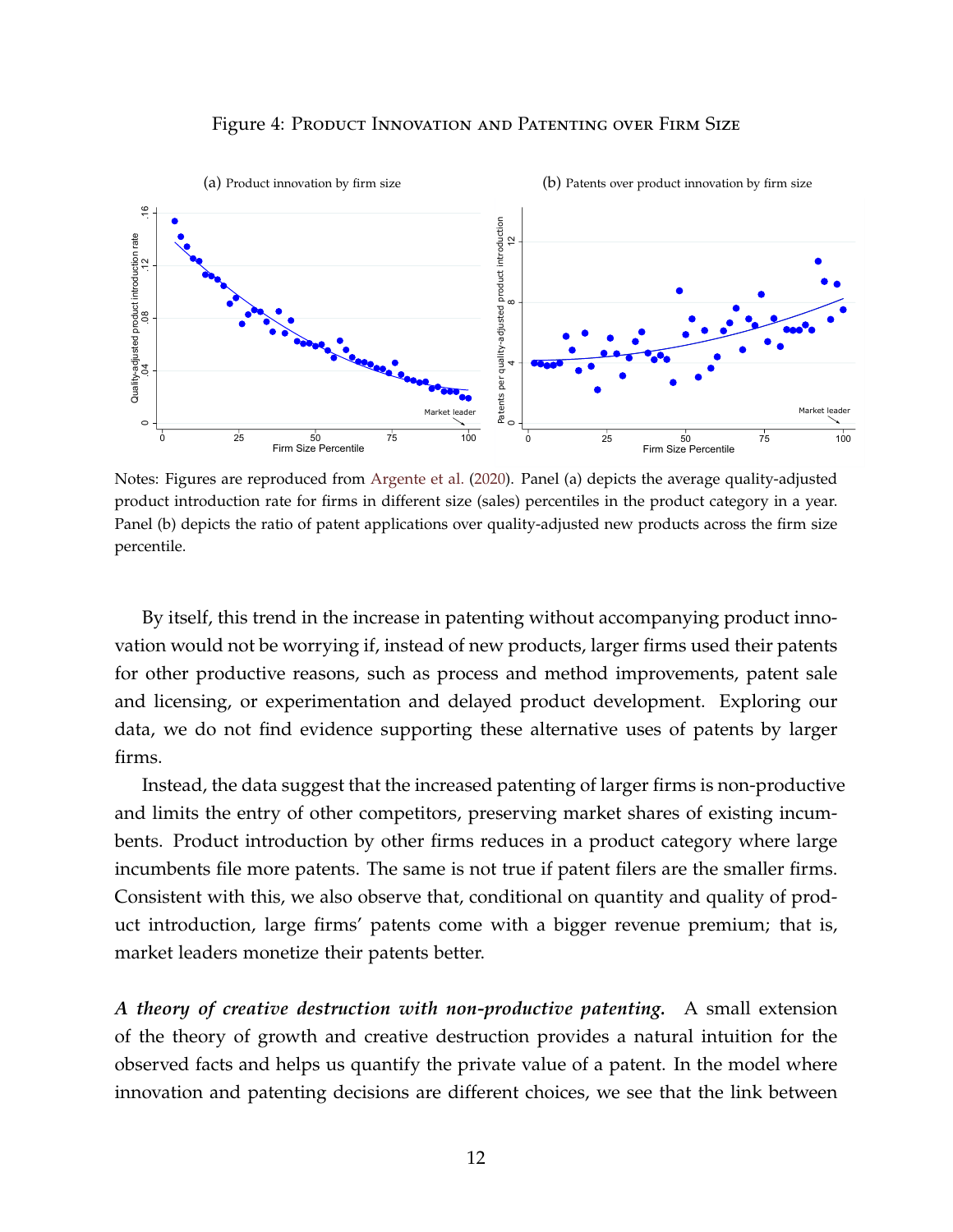innovation and patenting gets weaker for bigger firms. It is this disconnect that, through the lens of the model, identifies the extent of non-productive patenting in the data.

Our model combines two classic intuitions from the literature. Similar to the classic *Arrow effect* [\(Arrow,](#page-16-3) [1962\)](#page-16-3), the model implies that market leaders benefit less from innovating and commercializing their products in the market. This effect is also at the heart of the basic Schumpeterian model of [Aghion and Howitt](#page-15-0) [\(1992\)](#page-15-0) and is prominently featured in subsequent works (e.g [Akcigit and Kerr,](#page-16-9) [2018\)](#page-16-9). Our model adds to this intuition by showing that market leaders, instead, rely more on non-productive strategies, such as patenting that raises barriers to creative destruction. The benefits from protection are larger for market leaders simply because they have more to lose. This intuition is similar to the preemption idea from classic work by [Gilbert and Newbery](#page-17-1) [\(1982\)](#page-17-1).

Combining these two opposite effects, the model provides a unified way to account for the reduced product innovation and increased patenting by market leaders observed in the data. The model can be used to quantitatively decompose the private value of a patent and show its implications for creative destruction in the consumer goods sector.

#### **3.2 Other Contexts and Policy Implications**

[Argente et al.](#page-16-2) [\(2020\)](#page-16-2) illustrates that many patents of large firms are non-productive – they do not lead to actual innovations in the market and often serve as an impediment to creative destruction and reallocation. The paper focuses on the CPG sector only because of the unique opportunity presented by detailed scanner data sets. However, as highlighted by general intuition from our model, there is no reason to think that this behavior is specific only to market leaders in this sector. However, new data and new methods are needed to detect non-productive patenting in other contexts and evaluate its importance for aggregate dynamics. This section briefly overviews related micro evidence in other contexts and discusses aggregate implications and policy.

Due to data limitations, empirical evidence on whether patents transmit into actual innovations in the market is scarce. However, there is more evidence on whether patents deter the follow-on research or product introduction. [Galasso and Schankerman](#page-17-8) [\(2014\)](#page-17-8) show that when patent right is invalidated, the focal patent receives more follow-on citations from future patents. The authors look at the patent invalidation decisions by the U.S. Court of Appeal for the Federal Circuit. This setting is attractive because each patent gets assigned a panel of randomly assigned judges with different leniencies. Analyzing subsequent citation patterns of 1,258 "lucky" and "unlucky" patents, the authors find that the patent invalidation leads to about a 50% increase in the follow-on citations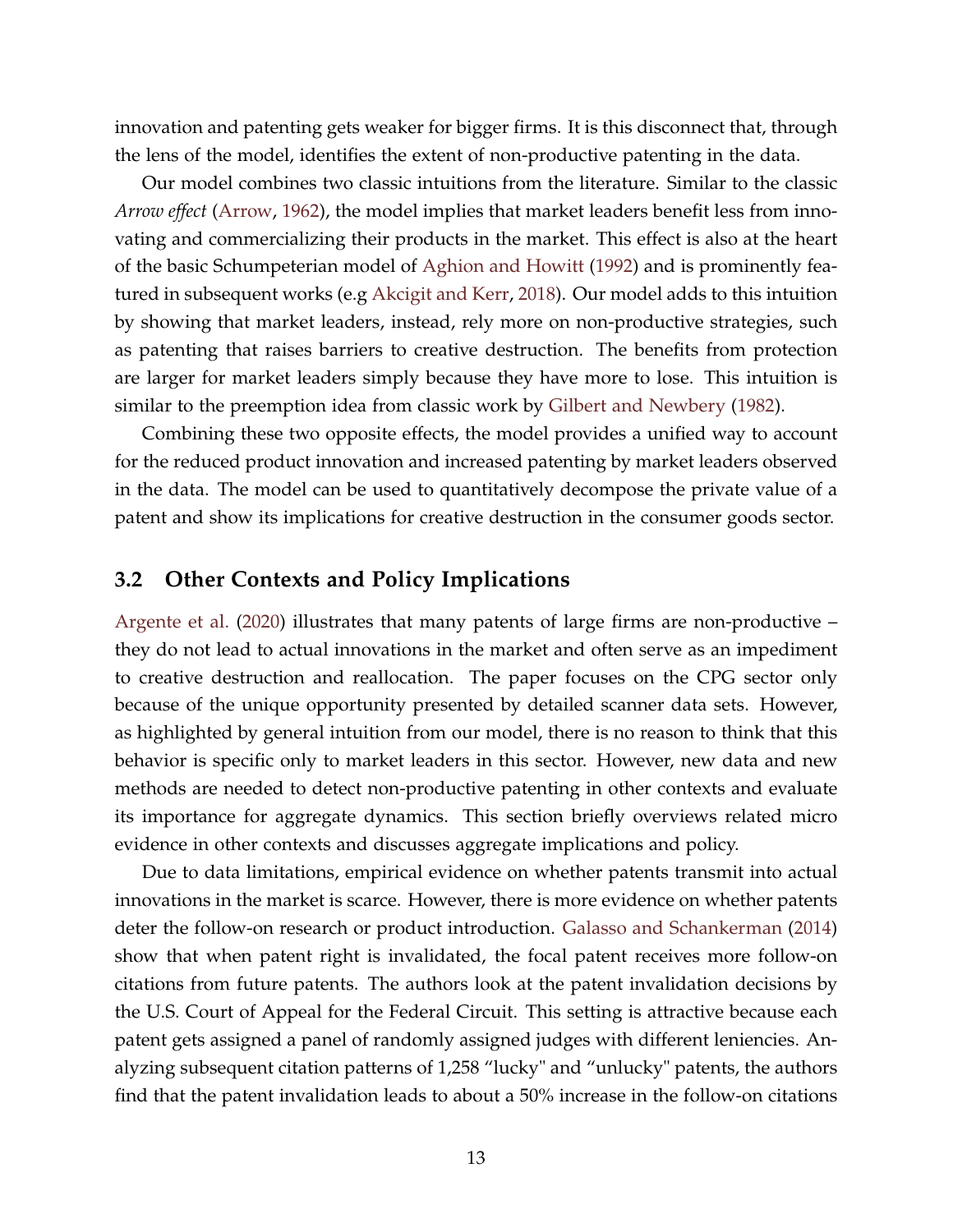by other firms. This estimate is driven mainly by invalidated patents of large firms.

These effects are highly heterogeneous across different patent technology classes. For example, the effects are absent in the human genome field. Indeed, a study by [Sam](#page-19-3)[pat and Williams](#page-19-3) [\(2019\)](#page-19-3) does not find that the patent grant harms subsequent research and product development in human genes technology. In another study, [Cockburn and](#page-17-9) [J. MacGarvie](#page-17-9) [\(2011\)](#page-17-9) find that entry in software products declines when there are more patents relevant to that market. Similarly, exploiting patent-publication pair data, [Mur](#page-19-4)[ray and Stern](#page-19-4) [\(2007\)](#page-19-4) show the reduction in subsequent patent citations after a formal grant of the patent rights.

As we show in [Argente et al.](#page-16-2) [\(2020\)](#page-16-2), in addition to blocking nature, patents of market leaders are also not leading to innovations. This behavior might be partly behind a recent decline in knowledge diffusion from leaders to laggards. [Akcigit and Ates](#page-16-7) [\(2019\)](#page-16-7) (see also a chapter in this book) build an endogenous growth model incorporating various channels that could explain the salient macroeconomic changes over the last decades in the U.S. A decline in knowledge diffusion from the frontier to laggard firms is estimated to be the most significant contributor to the observed decrease in business dynamism. This channel is likely to operate in other countries, too, since [Andrews et al.](#page-16-10) [\(2016\)](#page-16-10) document the increasing gap between the frontier and laggard firms in OECD.

If the tools, originally meant to promote innovation, turn to stifle it, perhaps policy could intervene? Patent reforms are a subject of continual policy discussions [\(Jaffe and](#page-18-9) [Lerner,](#page-18-9) [2004\)](#page-18-9); and should be, given the importance of incentives that the patent policy creates. To eliminate the rise in non-productive patenting, more scrutiny, especially for the patents of large firms is needed. With the help of text analysis and machine learning tools, patent applications that are too similar to its predecessors could be singled out and their necessity and applicability could be scrutinized. In the current patent law, patented inventions are not required to be applied in practice. Perhaps, some form of *Bona Fide* Use from trademarks law could reduce the occurrence of non-productive patenting.

## **4 Other Non-Productive Strategies**

Incumbent firms rely on various other non-productive strategies to maintain their market leadership. One of them is buying out small firms. A recent study by [Cunningham](#page-17-10) [et al.](#page-17-10) [\(2021\)](#page-17-10) employs the detailed project development data in the pharmaceutical industry to convincingly show that incumbent firms use the "killer acquisition" strategy. The authors show that incumbents often buy out promising firms that could have be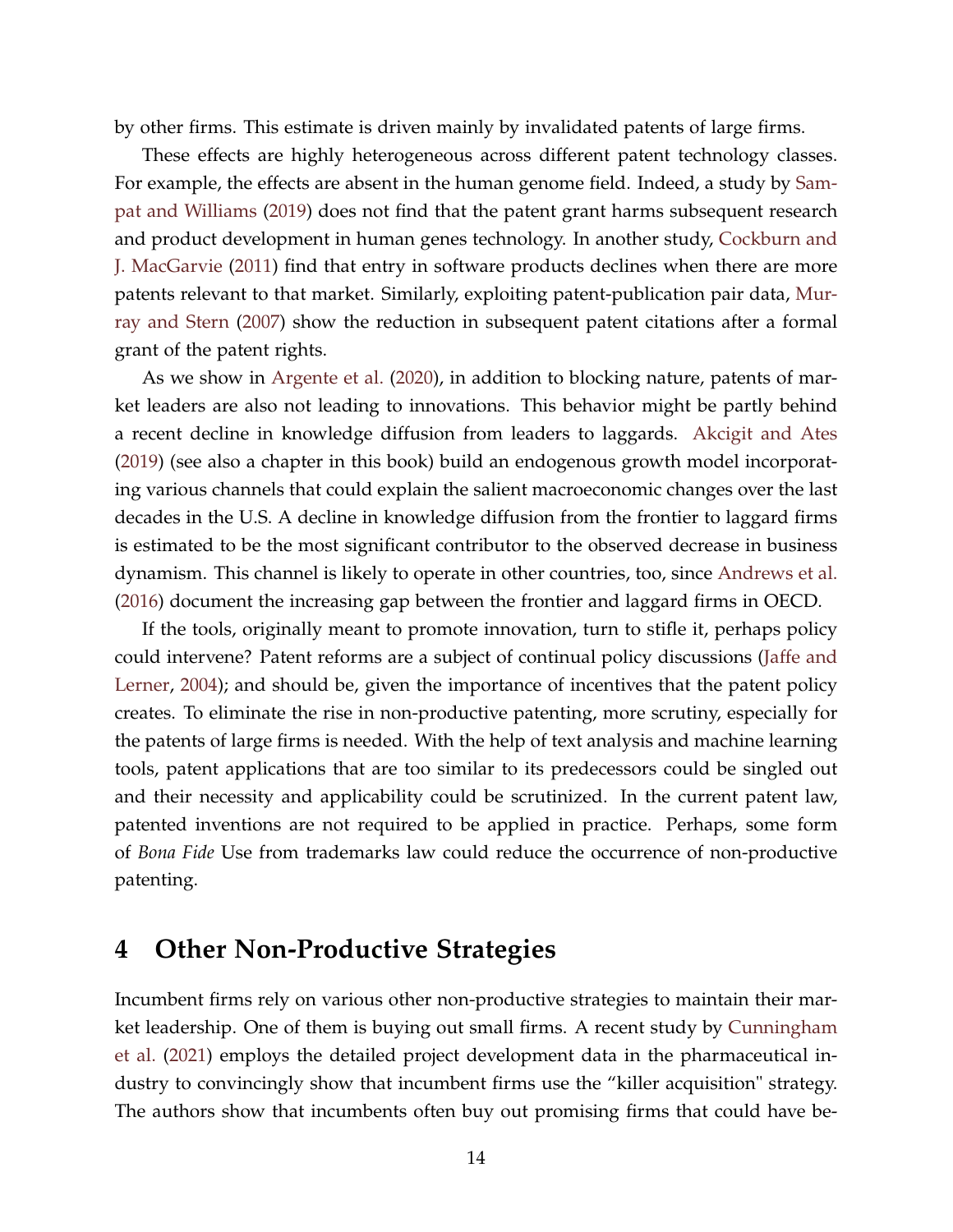come their rivals and subsequently discontinue the competing projects. Interestingly, all these acquisitions go under the radars of the competition authorities. According to the estimates, if these "killer" acquisitions were not allowed, the drug project development would continue for 4.3% more drugs in a year.

[Cavenaile et al.](#page-17-11) [\(2021\)](#page-17-11) build a general equilibrium growth model with innovation and M&A activities to quantify the long-run welfare implications of antitrust policy. The authors show that strengthening the current antitrust policies would be beneficial in the long run due to higher innovation rates in a more competitive environment. In addition, the authors point out that the current HHI measures of competition used by FTC often fail to account for "anticompetitive acquisitions" since HHI measures are static, and many acquisitions target the currently small but a big-potential firms.

## **5 Conclusion**

The process of creative destruction, while moving technological progress ahead, creates losers and winners along the way. It is this conflict that incentivizes the vested incumbents to find ways to resist the power of creative destruction. This chapter was devoted to reviewing recent micro-level evidence on incumbents' non-productive strategies, such as political connections, non-productive patenting, and anti-competitive acquisitions. The theory of creative destruction and growth then was used to shed light on the aggregate implications of these strategies.

Two directions for future research loom large. First, novel granular data sets and techniques are needed to identify various non-productive strategies firms use in different contexts. Uncovering these strategies then will direct our eyes towards institutional features or policies (or lack of them) that make these strategies possible. Second, to quantitatively evaluate how this micro-level evidence on non-productive strategies mounts to macro outcomes, we need to estimate rich micro-founded structural models of the macroeconomy. Of pressing importance is to evaluate how much the strategies employed by market leaders contribute to the much-discussed recent trends on the increasing market power and industry concentration, slower business dynamism, decreasing investment, and stagnating productivity growth.

# **References**

<span id="page-15-0"></span>**Aghion, Philippe and Peter Howitt**, "A Model of Growth through Creative Destruc-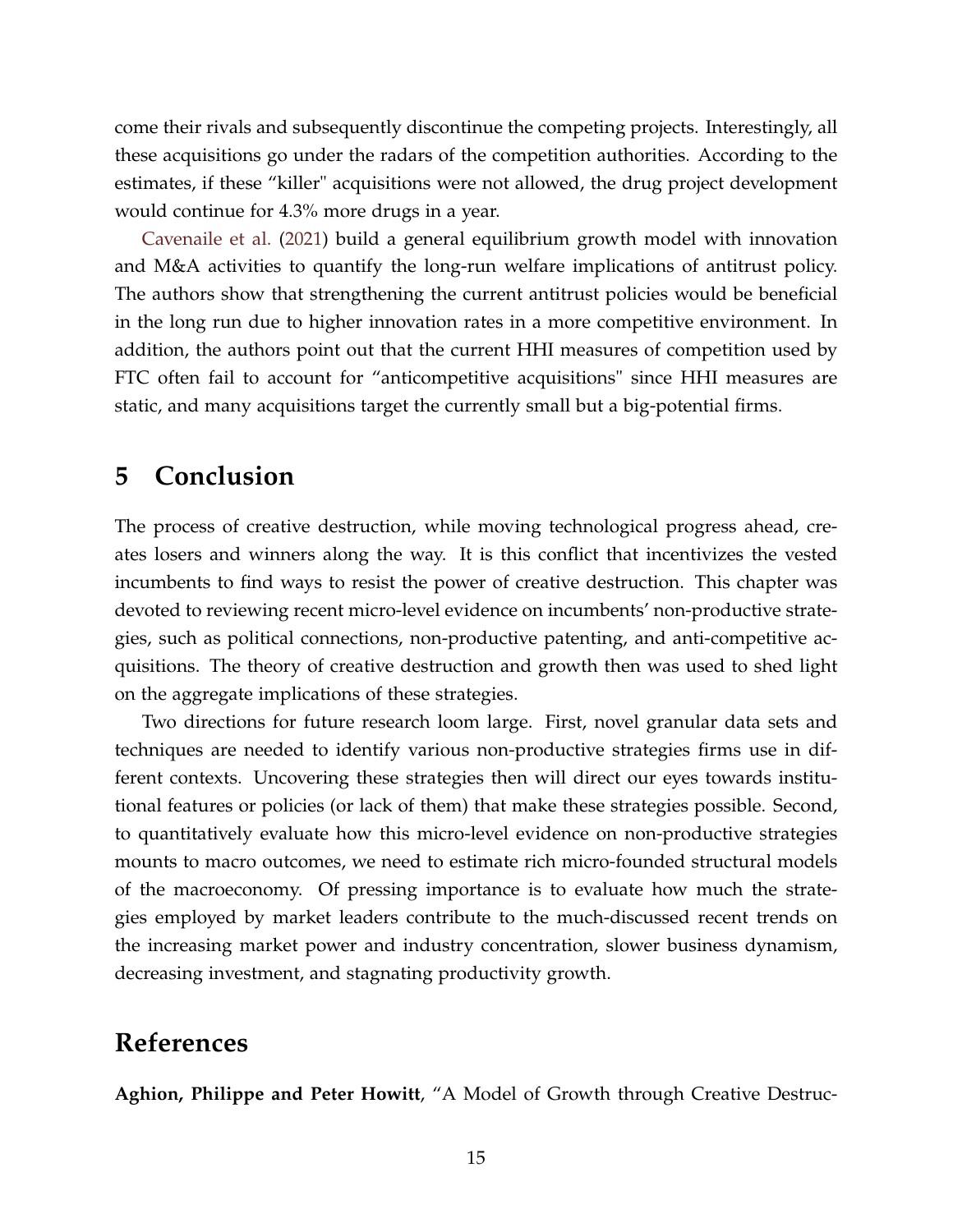tion," *Econometrica*, 1992, *60* (2), 323–351.

- <span id="page-16-7"></span>**Akcigit, Ufuk and Sina T. Ates**, "What Happened to U.S. Business Dynamism?," 2019. National Bureau of Economic Research Working Paper 25756.
- <span id="page-16-5"></span> $\mu$  and  $\mu$ , "Ten Facts on Declining Business Dynamism and Lessons from Endogenous Growth Theory," *American Economic Journal: Macroeconomics*, January 2021, *13* (1), 257–298.
- <span id="page-16-9"></span>**and William R. Kerr**, "Growth through Heterogeneous Innovations," *Journal of Political Economy*, 2018, *126* (4), 1374–1443.
- <span id="page-16-1"></span>**, Salomé Baslandze, and Francesca Lotti**, "Connecting to Power: Political Connections, Innovation, and Firm Dynamics," NBER Working Papers 25136, National Bureau of Economic Research, Inc October 2018.
- <span id="page-16-10"></span>**Andrews, Dan, Chiara Criscuolo, and Peter N. Gal**, "The Best versus the Rest: The Global Productivity Slowdown, Divergence across Firms and the Role of Public Policy," *OECD Productivity Working Papers, No. 5, OECD Publishing, Paris*, 2016, (5).
- <span id="page-16-8"></span>**Argente, David, Munseob Lee, and Sara Moreira**, "How do Firms Grow? The Life Cycle of Products Matters," 2018 Meeting Papers 1174, Society for Economic Dynamics 2018.
- <span id="page-16-2"></span>**, Salomé Baslandze, Douglas Hanley, and Sara Moreira**, "Patents to Products: Product Innovation and Firm Dynamics," CEPR Discussion Papers 14692, C.E.P.R. Discussion Papers May 2020.
- <span id="page-16-3"></span>**Arrow, Kenneth**, "Economic Welfare and the Allocation of Resources for Invention," in "The Rate and Direction of Inventive Activity: Economic and Social Factors" NBER Chapters, National Bureau of Economic Research, Inc, December 1962, pp. 609–626.
- <span id="page-16-4"></span>**Autor, David, David Dorn, Lawrence F Katz, Christina Patterson, and John Van Reenen**, "The fall of the labor share and the rise of superstar firms," *The Quarterly Journal of Economics*, 2020, *135* (2), 645–709.
- <span id="page-16-0"></span>**Baumol, William J.,** "Entrepreneurship: Productive, Unproductive, and Destructive," *Journal of Political Economy*, 1990, *98* (5, Part 1), 893–921.
- <span id="page-16-6"></span>**Bessen, James E**, "Accounting for Rising Corporate Profits: Intangibles or Regulatory Rents??," 2016. Boston Univ. School of Law, Law and Economics Research Paper No. 16-18.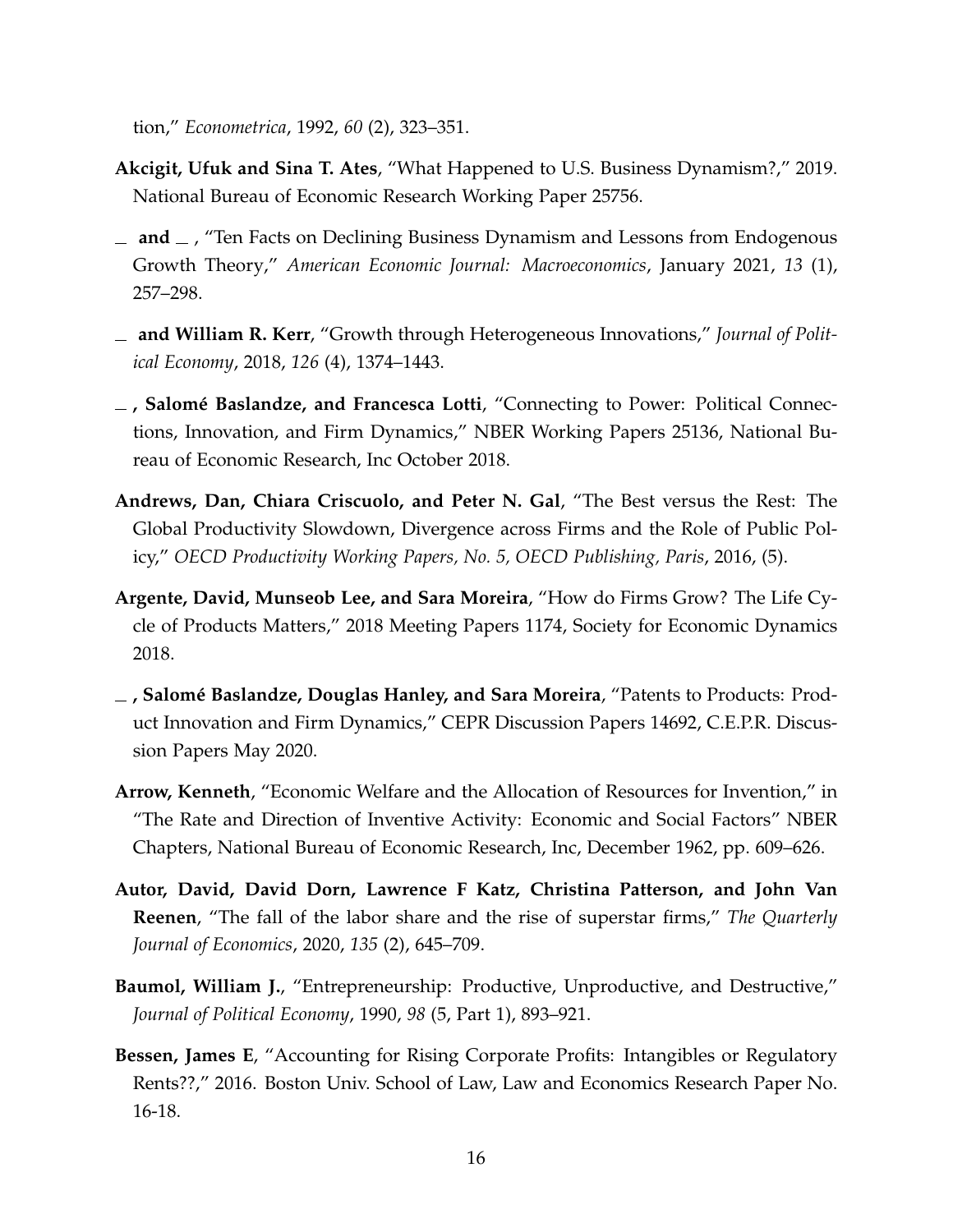- <span id="page-17-6"></span>**Bloom, Nicholas, Charles I. Jones, John Van Reenen, and Michael Webb**, "Are Ideas Getting Harder to Find?," *American Economic Review*, April 2020, *110* (4), 1104–44.
- <span id="page-17-5"></span>**Bombardini, Matilde, Olimpia Cutinelli Rendina, and Francesco Trebbi**, "Lobbying Behind the Frontier," Working Paper 29120, National Bureau of Economic Research August 2021.
- <span id="page-17-11"></span>**Cavenaile, Laurent, Murat Alp Celik, and Xu Tian**, "The Dynamic Effects of Antitrust Policy on Growth and Welfare," *Journal of Monetary Economics*, 2021, *121*, 42–59.
- <span id="page-17-9"></span>**Cockburn, Iain and Megan J. MacGarvie**, "Entry and Patenting in the Software Industry," *Management Science*, 05 2011, *57*, 915–933.
- <span id="page-17-7"></span>**Cohen, Wesley M, Richard R Nelson, and John P Walsh**, "Protecting Their Intellectual Assets: Appropriability Conditions and Why U.S. Manufacturing Firms Patent (or Not)," Working Paper 7552, National Bureau of Economic Research February 2000.
- <span id="page-17-4"></span>**Comin, Diego and Bart Hobijn**, "Lobbies and Technology Diffusion," *The Review of Economics and Statistics*, May 2009, *91* (2), 229–244.
- <span id="page-17-10"></span>**Cunningham, Colleen, Florian Ederer, and Song Ma**, "Killer acquisitions," *Journal of Political Economy*, 2021, *129* (3), 000–000.
- <span id="page-17-2"></span>**Decker, Ryan, John Haltiwanger, Ron Jarmin, and Javier Miranda**, "Where has all the skewness gone? The decline in high-growth (young) firms in the U.S," *European Economic Review*, 2016, *86* (C), 4–23.
- <span id="page-17-8"></span>**Galasso, Alberto and Mark Schankerman**, "Patents and Cumulative Innovation: Causal Evidence from the Courts," *The Quarterly Journal of Economics*, 11 2014, *130* (1), 317–369.
- <span id="page-17-3"></span>**Garicano, Luis, Claire Lelarge, and John Van Reenen**, "Firm Size Distortions and the Productivity Distribution: Evidence from France," *American Economic Review*, November 2016, *106* (11), 3439–79.
- <span id="page-17-1"></span>**Gilbert, Richard and David Newbery**, "Preemptive Patenting and the Persistence of Monopoly Power," *American Economic Review*, 02 1982, *72*, 514–26.
- <span id="page-17-0"></span>**Glode, Vincent and Guillermo Ordoñez**, "Technological Progress and Rent Seeking," 2021. Working paper.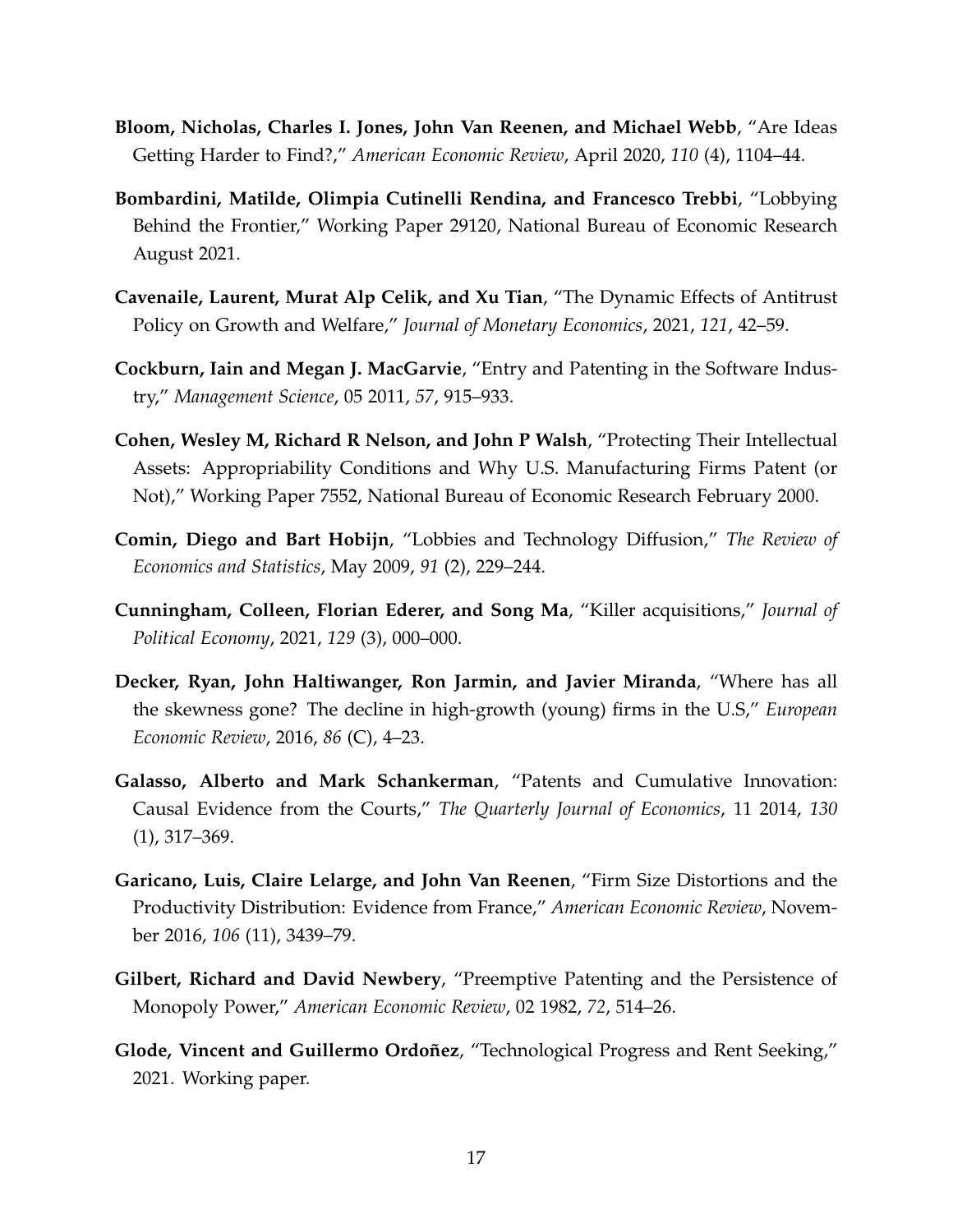- <span id="page-18-10"></span>**Gordon, Robert J.**, "Secular Stagnation: A Supply-Side View," *American Economic Review*, May 2015, *105* (5), 54–59.
- <span id="page-18-8"></span>, *The Rise and Fall of American Growth: The U.S. Standard of Living since the Civil War*, 1 ed., Princeton University Press, 2016.
- <span id="page-18-5"></span>**Gratton, Gabriele, Luigi Guiso, Claudio Michelacci, and Massimo Morelli**, "From Weber to Kafka: Political Instability and the Overproduction of Laws," *American Economic Review*, September 2021, *111* (9), 2964–3003.
- <span id="page-18-2"></span>**Gutiérrez, Germán and Thomas Philippon**, "Declining Competition and Investment in the U.S.," Working Paper 23583, National Bureau of Economic Research July 2017.
- <span id="page-18-6"></span> $\equiv$  **and**  $\equiv$ , "The failure of free entry," Technical Report, National Bureau of Economic Research 2019.
- <span id="page-18-11"></span>**Hottman, Colin J., Stephen J. Redding, and David E. Weinstein**, "Quantifying the Sources of Firm Heterogeneity," *The Quarterly Journal of Economics*, 03 2016, *131* (3), 1291–1364.
- <span id="page-18-4"></span>**Hsieh, Chang-Tai and Peter J Klenow**, "Misallocation and Manufacturing TFP in China and India," *The Quarterly Journal of Economics*, 2009, *124* (4), 1403–1448.
- <span id="page-18-9"></span>**Jaffe, Adam and Josh Lerner**, "Innovation and Its Discontents: How Our Broken Patent System is Endangering Innovation and Progress, and What to Do About It.," *Princeton University Press, Princeton, NJ*, 2004.
- <span id="page-18-7"></span>**Jones, Benjamin F.**, "The Burden of Knowledge and the "Death of the Renaissance Man": Is Innovation Getting Harder?," *The Review of Economic Studies*, 01 2009, *76* (1), 283–317.
- <span id="page-18-0"></span>**Krusell, Per and Jose-Victor Rios-Rull**, "Vested Interests in a Positive Theory of Stagnation and Growth," *Review of Economic Studies*, 1996, *63* (2), 301–329.
- <span id="page-18-3"></span>**Loecker, Jan De, Jan Eeckhout, and Gabriel Unger**, "The rise of market power and the macroeconomic implications," *The Quarterly Journal of Economics*, 2020, *135* (2), 561–644.
- <span id="page-18-1"></span>**Mukoyama, Toshihiko and Latchezar Popov**, "The Political Economy of Entry Barriers," *Review of Economic Dynamics*, 2014, *17* (3), 383–416.